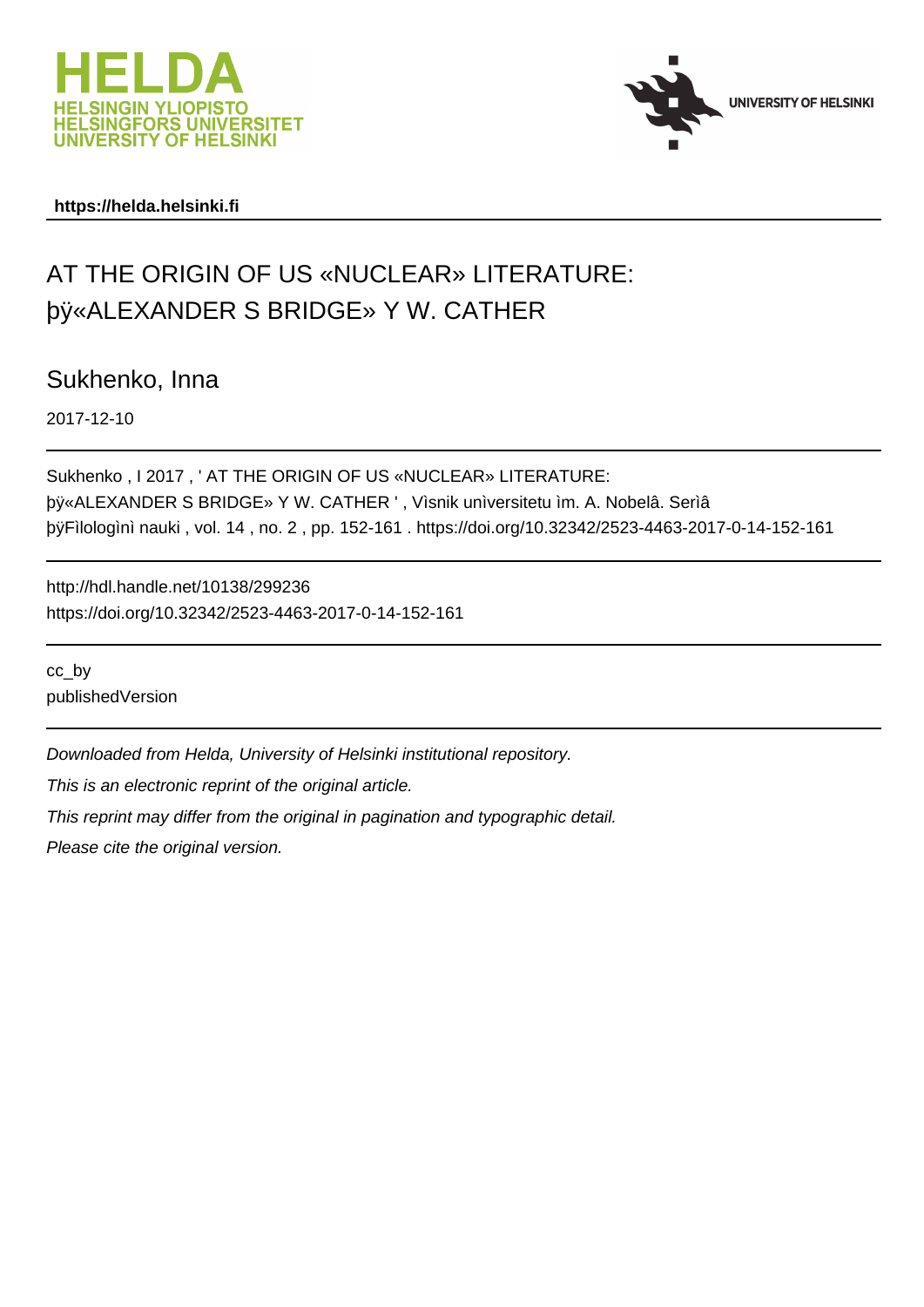УДК 82.09

### **I.M. SUKHENKO,**

*PhD in Philology, Associate Professor of Mass Media and International Communication Studies Department, Oles Honchar Dnipro National University*

## **AT THE ORIGIN OF US «NUCLEAR» LITERATURE: «ALEXANDER'S BRIDGE» ВY W. CATHER**

The premises of the US "nuclear" literature formation within the comminity's interest in the scientific achievements in the field of radioactive studies at the beginning of the XXth century are under study on the example of novel "Alexander's Bridge" by W. Cather. Two editional versions of the novel (1912 and 1922) are under consideration, the analysis of which enables the process of studying the transformations of her "novel about a disaster" to "a scientific drama", including the elements of describing pastoral landscapes next to the images of urban areas in the novel.

The emphasis is made on the premises of how W. Cather's "nuclear" narrative, represented by her novel "Alexander's Bridge" not only laid the foundations of the US "nuclear" literature, which partially launched the initial stage of "nuclear" identity formation, defined as a set of statements and ideas about self-determination in the context of national and world nuclear politics – "identity's significance in terms of national nuclear ambitions", but also became the impulse for the subsequent interaction of fundamental disciples and humanities.

*Key words: "nuclear" literature, "nuclear" narrative, "nuclear" identity, literary response to nuclear research, postcolonialism, W. Cather.*

 $\prod_{\text{is ca}}$ he discovery of the phenomenon of radioactivity in the 1890-ies, according to Th. Khun, an American historian and philosopher, who was considered to be "the man who changed the world of science" by "The Observer" [21], defined the beginning of what is called as "a paradigm shift". In his work "The Structure of Scientific Revolutions" [15], he used the term "paradigm" to denote the set of beliefs of a particular scientific community, arguing that the changes in the scientific paradigm enable changes in the narrative which actually happened within the general interest of society in the scientific achievements in the field of radioactive studies [15].

Within such transitive conditions of science reception Willa Sibert Cather (1873–1947), an American writer, wrote the novel "Alexander's Bridge" (1912) [6], where she laid the background for the initial stage of "nuclear" identity formation that is defined as a set of institutions and ideas about self-determination in the context of national and world nuclear policies stressing the "identity's significance in terms of national nuclear ambitions" [13], or so-called "atomic" identity by R. Lang's definition [15].

In a broader sense, as it was noted in the resolution of Nuclear Identity Symposium (Edinburgh, April 2015), "nucleal identity" covers the issues of how much states, social groups and individuals are identified as nuclear or anti-nuclear, how different forms of identity can be imposed or withdrawn, or how nuclear issues themselves are identified, codified, and analyzed [23]

Radiativity as a scientific category continued its existence in both scientific and non-fiction literature, where this process was often correlated with the process of evolution where radium was named a powerful but terrible descendant of uranium [5, p. 22].

Due to its natural properties, radium was considered as an endless source of energy generation, which was the definite response to the attempt to solve the world problems. In addition, the enormous amount of energy emitted by radium was explained by its reaction to unknown

*I.M. Sukhenko, 2017*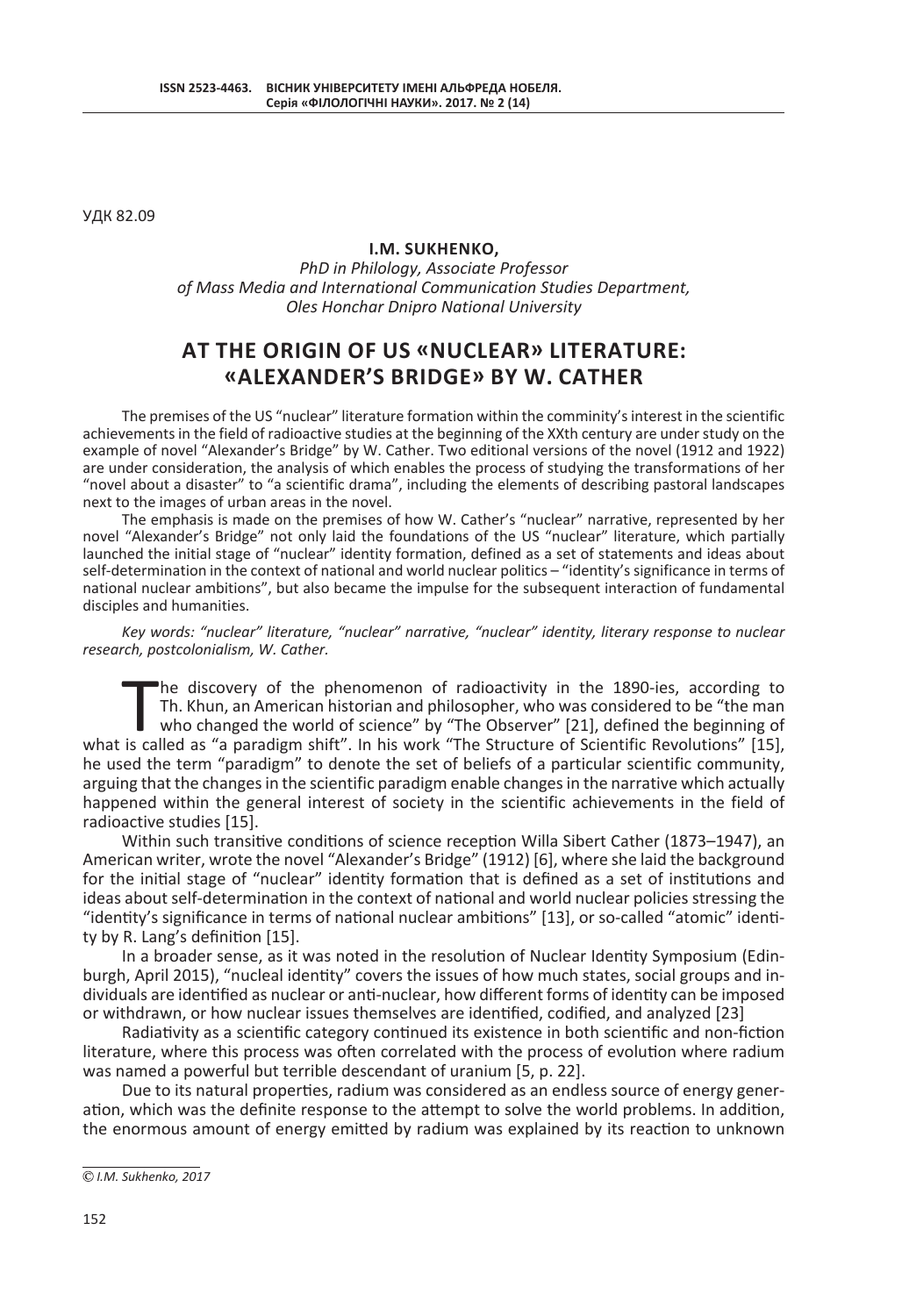external stimuli, among which a significant role was given to the radiation of the space origin [7, p. 56].

When W. Cather created the first version of her novel (1911–1912), the radium for its properties was widely presented as the most amazing source of energy in the world. In 1903, British physicist Ch. V. Boys was quoted in the article published by New York Times, where he described the discovery of radium as an event which surpassed all other opportunities in its importance and promise [4].

In 1908 the emotional excitement about radioactivity reached its climax in the society – it was likely that no scientific discovery, since Darwin's "The Origin of Species", was so revolutionary in receiving a natural phenomena such as Baquerel's radium and Curie's radioactivity – they both shared the "indivisible" atom and provided an opportunity to review the common ideas about the nature of matter and electricity [9]. Those days radium became a symbol of popular culture as well as a symbol of "healthy life", and although its deadly effects were established at the early stage, the public opinion remained unchangeable regarding the danger of this substance. In one of his plays (1913) B. Shaw noted that "*the world is getting crazy about radium*" [26].

When W. Cather was involved in writing her novel "Alexander's Bridge", the phenomenon of radioactivity was already considered as a revolutionary discovery, both in the scientific sphere and in the literary circles. W. Cather, along with other authors, was fascinated by the idea of creating "a scientific drama" based on this achievement. Among the fiction works stressing the idea of radioactivity, the science-fictional novel "The World Set Free" (1914) by G. Wells was one of the first literary texts focusing on at the threat of an atomic bomb [30]. G. Wells had received that idea from his friend F. Soddy, one of the first researchers in radioactivity studies [2].

Under such circumstances W. Cather got aquiainted with the fact that in 1909 F. Soddy had already had his works on the use of radium and the phenomenon of radiation published. He assured the public audience that radioactivity was an absolutely "natural" form of energy while neglecting the evidence of the danger of radiation accumulation [27]. At that time F. Soddy's "The Interpretation of Radium" was already of great popularity while being published in its third edition (1911).

For those readers who remain skeptical about the fact that the first edition of W. Cather's novel had any concern with atomic studies, K. Moffett noted that W. Cather was interested in scientific papers in the field of radioactivity studies, because in 1903, when she was an editor of McClure's magazine, it published a large, thematic publication about the phenomenon of radioactivity [24].

The storyline of the novel "Alexander's Bridge" depicts Mr Bartley Alexander, an engineer on the western coast of the United States, who developed a console bridge design and coordinated its building in Canada. Together with his wife, Mrs Winifred Alexander, who is of Canadian origin, he lives in a comfortable area of Boston. At the invitation of Bartley, they welcome Professor Lucius Wilson, who knew him from his student years and relied on him in the field of mechanical physics. While being on a business trip to London, Bartley rejoins with his former girlfriend Hilda Burgoyne, whom he had known since his studies in Paris. Later Bartley faces the situation of constant trips between his wife in Boston and her lovely friend in London. He failed to break his relationship with his love affairs with his friend in London, while being unable to decide on one of two women. On one of his trips to Canada in order to check the building process of the bridge, his bridge construction gets destroyed while killing Bartley.

In the first edition of her novel (1912) – its second edition with the author's preface came out in 1922 – W. Cather emphasized the storyline on the main character Bartley Alexander, a young engineer, whom his former professor Lucius Wilson highly hoped for because for his mental abilities [6, p. 4].

However, when W. Cather calls Bartley Alexander as "*the most tremendous response to stimuli*" by inserting these words in Professor Lucius Wilson's speech, she does not concern to the metaphorical connection with energy in general; she refers to radium – the kind of energy which was under debate on the international level for some years earlier (such author's comments can be found in the preface to the second edition of the novel in 1922) [6].

While trying to set the allusion to a nuclear reaction within its physical parameters, W. Cather mentioned that at some point Bartley begins to feel a little tired, but then at one mo-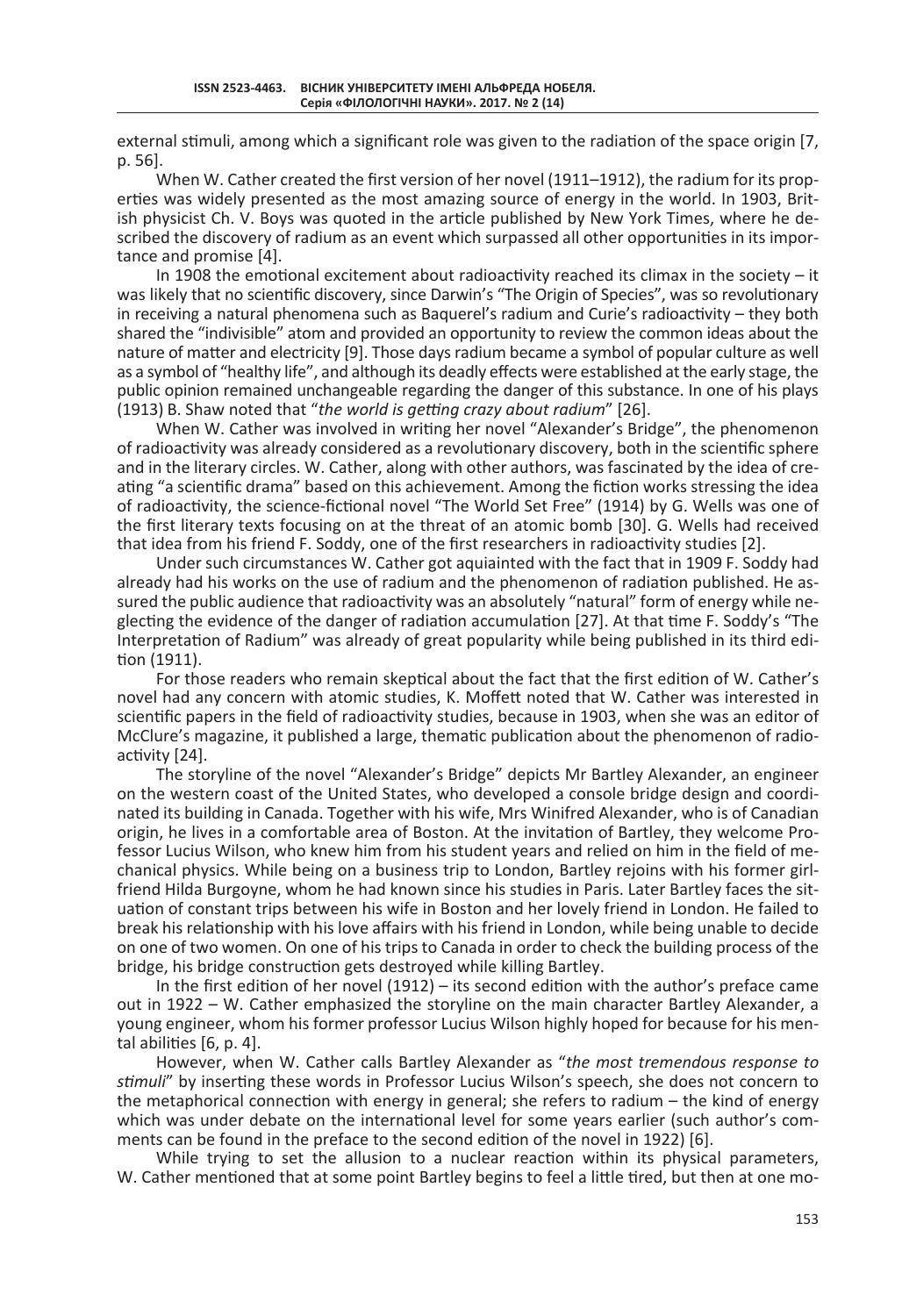ment, he makes himself free from this state and plunges into his self-consciousness ("*in a flash, he was free of it and leaped into an overwhelming consciousness of himself*") [6, p. 44].

Despite the level of readers' awareness about the diversity of research directions on radioactivity, one statement of this radioactivity studies was out of doubt: the speed of a nuclear reaction is very high, so that it is almost impossible to catch its physical move. Rapidity as a feature of this phenomenon occasionally appeared in the text of novel "Alexander's Bridge", and W. Cather depicts Bartley "*a natural force, certainly, but beyond that … he was not anything very really, or for very long at a time*" [6, p. 8].

Bartley as a character represents one more feature, usually used to describe radioactivity as a phenomenon: his enormous energy can be transmitted to his environment, as his former professor notes: "*His old pupil always stimulated him at first, and then greatly wearied him*" [6, p. 7].

The phenomenon of secondary radioactivity as one of the characteristic features of uranium represented by the process "excited radioactivity" in which inert, non-radioactive materials became active, or "stimulated" ones by an external radioactive source, was well known those days [1].

At the time of writing the text of the novel's first edition the public was aware of two forms of radioactive energy: the primary one, participated in the process of destroying itself, but sufficient to result in the secondary one which is transitional in its state [24]. It is that kind of energy that Bartley transmits to his former professor in "Alexander's Bridge".

The analysis of the novel's storyline confirms that W. Cather manages to depict Bartley as a character, having these two kinds of energy (primary and secondary ones) – Barthley has another shadow copy of himself who threatens to betray himself, and this second nature is much stronger than the original one. The main character tries to struggle with this duality of his personality: "*I feel as if a second man had been grafted into me … and he is fighting for his life at the cost of mine. That is his one activity: to grow strong. No creature ever wanted so much to live. Eventually, I suppose he will absorb me altogether*" [6, p. 60].

The reader can observe this «nuclear» drama of the early XXth century takes place in Bartley's consciousness. W. Cather depicts Bartley as a complex character of dual consciousness with suicidal thoughts, while referring to the phenomenon of radioactivity, simultaneously revealing the death of the original atomic entity and the promise of immortality as a result of transmutation.

This contradiction became an important feature of the characters in "Alexander's Bridge", where Hilda acts as a source for Bartley's youth, while his feeling for Hilda merges with his desire for his own immortality, that results in his hesitating about which of these two desires is stronger. Thus, having walks and thinking about Hilda, Bartley notices the shadow figure side by him, which turns out to be his own one but somewhat younger: "*Shoulder to shoulder with a shadowy companion*" [6, p. 24]. Hilda not only helps Bartley recover his youth age, but also creates the feeling of confidence in their immortality when they (Bartley and Hilda) are together [6, p. 54].

Bartley's death is represented as an inevitable and natural event, but an accompanying process of the tragedy depicted in the novel. Bartley becomes only a small particle in the system of natural processes. His death here is a certain creative process – "*what should be happening*". In the author's interpretation Bartley does not die, but turns into other new subject, into other matter. At this very moment of death, Bartley becomes a ghostly remnant in the minds of his loved ones, and especially in his wife Winifred's consciousness, who embeds his body ashes into the walls of their house – "*as if he was there for good*" [6].

Bartley underwent a process of mutation into the original element, as a ghostly version of himself, while occupying his proper place in his wife's mind as a kind of chemical element in the Periodic Table. Professor Wilson distinguished a new, in his opinion, format of relationship between Winifred and Bartley ("*their simple personal relation*") which is a direct indication to F. Soddy's statement on "simple personal relations" between the elements: that previously considered as a radical and intimidating process when uranium turned into something completely different – radium, was identified by scientists as a mathematical relationship between these two elements [27, p. 171].

Other characters of the novel also go through the process of self-awareness. For example, Bartley's wife is firstly described as if she exists in a certain mist: Professor Wilson observes how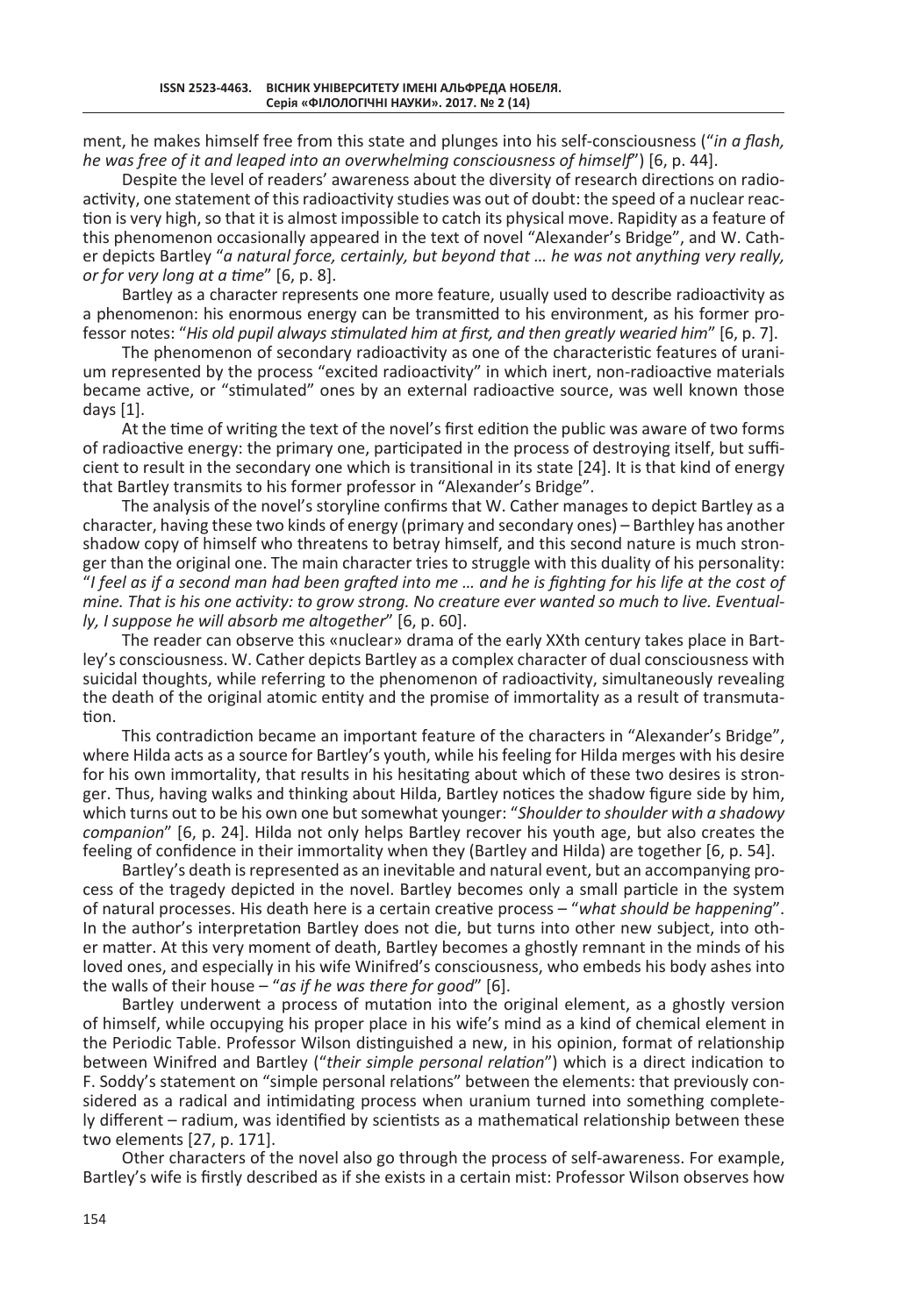a woman wearing a veil enters Bartley's house and asks: "*Can that possibly have been Mrs. Alexander?*" [6, p. 2].

Another character – Maurice Mainhall – appears in the novel. He is Bartley's British friend, having "*a biased view of everything, and in his presentation, Americans were to be engineers and mechanics. He hated them when they turned out to someone else*" [6, p. 13].

Describing the relationship between Bartley and Hilda who is his love of youth, the author aptly uses the technical term "*welded*" ("joined by a welding technology") in Bartley's letter to Hilda, emphasizing that two people can never be completely "welded" one to another, because "*the base one goes on being the base, and the noble one is noble to the end*" [6, p. 59].

It is in this way that W. Cather combines the contemporary engineer's language ("welded") with the one of the medieval alchemists ("basic" and "noble" elements) in the novel. It is neccesary to note that in the time of writing the novel, alchemy was already experiencing the great public interest and was regarded as an integral part of radioactivity as a phenomenon.

The storyline of the novel has the allusion to the process of radioactivity debates, when the scientific truth can result from the destruction of old scientific postulates. The fact that in his life Bartley has two women – one is from Canada and the other one is originally from France – is a very significant fact for presenting the issue of radioactivity researching centers those days: exactly these countries hosted the most important radioactivity research centers then. For ten years (1898–1908) the scientific community was divided between two competing centers in determining the features of radioactivity. The first interpretation of the phenomenon came from France – from the Curie couple – who admitted that the radioactive process was caused by an external stimulus influencing the atom. However, a year later, they launched the idea of "possible radiation of matter" inside the atom [2]. The second interpretation of radioactivity source came from Canada (from the team of British researchers) who insisted that radioactivity was an internal process by which the uranium atom transformed into new forms of matter and energy without the action of external forces, which subsequently became the leading idea later [17]. During a brief collaboration in 1900, E. Rutherford and F. Soddy left the Curie's version and, while basing on Rutherford's further researches, launched the idea that radioactivity is caused by the process occurring inside the atom. In their opinion radium was formed as a result of the accidental disintegration of the uranium atom. Rutherford and Soddy realized that their theory of spontaneous transmutation of the atom was quite radical against the background of the existing scientific theory. It is the "Canadian" version that gained much popularity at the turn of the XIXth and XXth centuries [2]. In "Alexander's Bridge" W. Cather tried to address the course of those urgent for her time debates about radioactivity sources by appealing to these two schools of radiactvity studies. She portrays Bartley, who lacks the determination to make his choice between two women – from France and from Canada – which in some ways gives a chance to see the parallels with the debates about the theory of the origin of radioactivity within the world scientific community.

It is Alexander's console bridge that became a symbol of such science and the theory of science in the novel by W. Cather. Its integral structure is destroyed, causing, like the disintegration of the uraniuam atom, to humans' death. In the novel the panic about some mistakes in the bridge structure iss followed by an attempt to deny the scale of the coming disaster, and then the sudden collapse of the bridge into parts. Shortly before the collapse of the bridge, Bartley checks its structure, noting that he had to detect the inadequate tension of the bridge's main supporting colums: *"There was nothing to do but pull the whole structure down and begin over again*" [6, p. 78].

However, without seeing the visible signs of violation of the bridge construction, he changes his mind: ("*It was hard to believe…that the whole great span was incurably disabled, was al*ready as good as condemned, [simply] because something was out of line in the lower chord of *the cantilever arm*" [6, p. 70]). Being confident in the stability of the bridge constuction, Bartle decides to walk over the bridge just at the moment when the bridge collapses and splits into pieces. It breaks into parts not for the external stimuli, but the internal technical problems: "... *The bridge had no external influence, except for its own weight*" [6, p. 72]. While describing the bridge's destruction, W. Cather appeals to the process in which her contemporary scientists were involved: first of all, there was a certain panic about the fact that the process of studying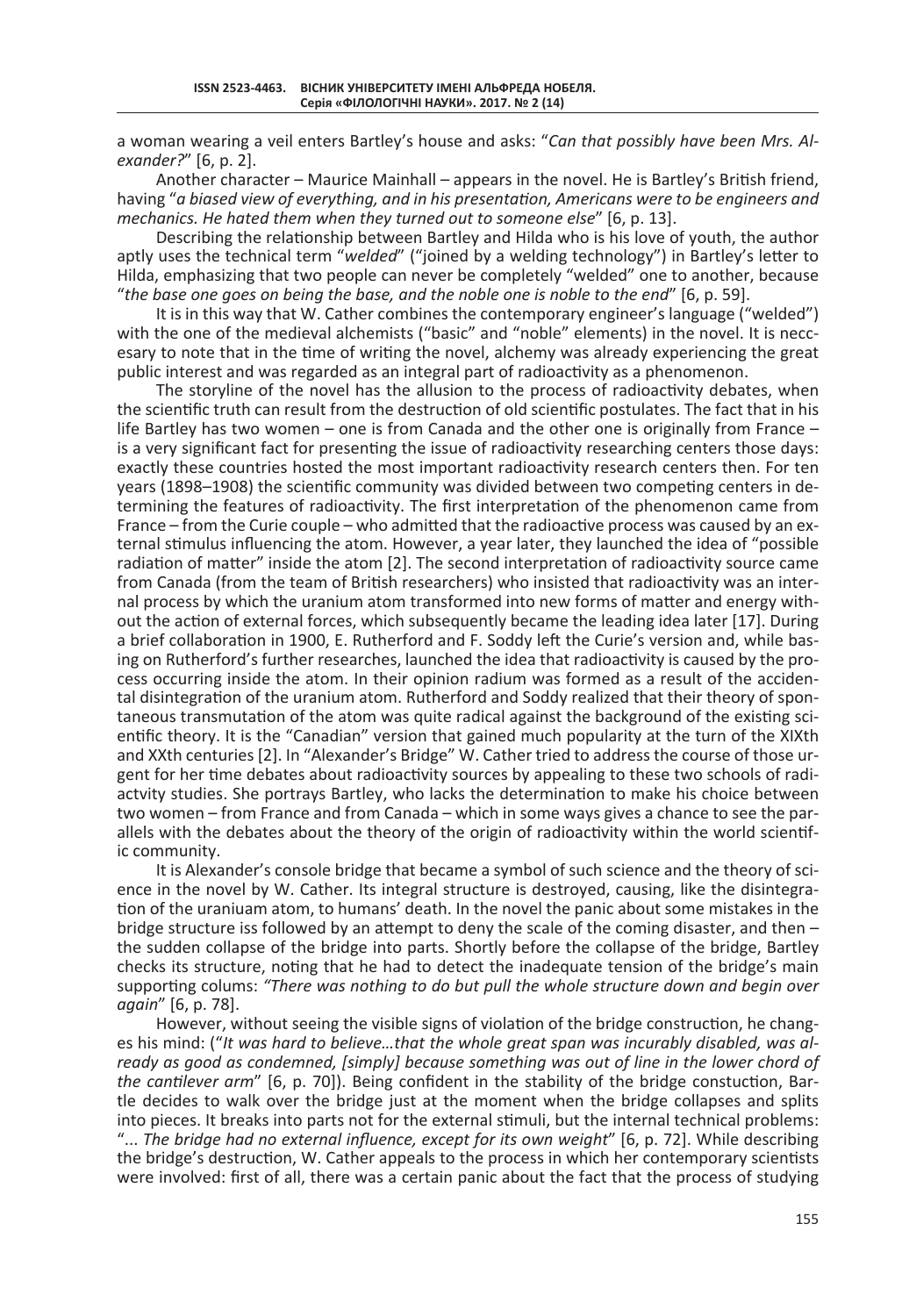radioactivity destroyed the common principles of science, followed by a reduction of costs of making energy and then an attempt to save the structural components of the generally accepted theory. The description of such efforts was provided by F. Soddy in his work "*The Interpretation of Radium*", where he writes about a kind of theoretical chaos launched by the discovery of radioactivity. Thus, he says that physical scientists were unexpectedly surprised by this discovery; if twelve years before anyone dared to make an assumption about radium, that information seemed not only incredible, but contradicting all the established principles of matter and energy; such a sudden discovery was somewhat threatening to the society [24].

The recognition of the fact about the danger of radioactivity originally made some changes in scientific background for further studying of atomic studies, but, as noted by F. Soddy, the public opinion remained unchangable: "Some new facts from the scientific world became a subject of academic discussions in academic and scientific circles, and then overcame the limits, but only because that branch of science itself was new. The extension of such knowledge in the field of seemingly established sciences was a little revolutionary, but in no way devastating" [27].

The fact of referring to the works by F. Soddy provides the understanding of the achievements of scientific consensus, which in turn could be considered a collective form of "nuclear" identity, outlined in the work by J. Hymen [13]. What F. Soddy could not foresee in his work is the fact that quantum mechanics and the theory of relativity would soon strongly influence the scientific theory, which would result in a catastrophic collapse of the theory, as allegorically demonstrated by W. Cather in her novel by depicting the episode of the bridge's destruction.

While researching W. Cather's fiction, M. Ryder notes that all her works were devoted to establishing of relations between theoretical science, art and religion [25]. And according to R. Millington, it was easy to believe in the fact that that W. Cather was able to draw the allusion on scientific developments of her time into the novel, because he says that American Victorian culture was a deeply allegorical culture, which found its embodiment in the literary texts [19, p. 58]. Researcher J. Middleton points out that while using her codes in the literary works, W. Cather aimed at establishing the reader's perception of science at the level of intuition [18].

The range of critics, including Th. Hughes and E. Layton, support the idea that "Alexander's Bridge" undoubtedly declared the urgency of the narrative about the "cult of technical science" that captured the US nation for the following decades [12; 16; 22]. At the same time C. Tichi and E. Ammons regard the text of "Alexander's Bridge" as W. Cather's attacks on the so-called "mechanical age". So C. Tichi states that W. Cather felt "the threat coming from engineers" [29], while E. Ammons stresses the threat, coming from Bartley Alexander, whom she characterized as "a person with the cyborg character" [3].

In the 1920-ies W. Cather was at the top of her writers's popularity (although later she again declared herself in the context of literary urbanism [8]) and she launched the second edition of her novel "Alexander's Bridge", containing her preface, where she gave the comments on reading the novel by explaining some authentic names there. In that preface, the author stated that writers at the beginning of their writing career often neglect the "material of their own lives" and "profound experience", but emphasizing the external storyline that encourages them to focus on creativity more than on the truth. "Alexander's Bridge", as she claimed, was a simulation of her true nature, while her further works were a real reflection of her nature [31].

According to J. Hinz's words about "Alexander's Bridge", the thematic appeal to the real story about the bridge destruction in Canada is easily traced, while the appeal to the theme of radioactivity is regarded by analyzing the novel in the context of achievements in technical progress, resulting in further "scientific knowledge paradigm shift"; however the true value of the novel is represented in the aspect of the formation of W. Cather's writing style in the context of the US literary landscape [11, p. 473].

In her further comments to the novel, W. Cather stated that he had never been able to imagine that her favorite US western coast would go through this self-destructive "atomic" process of restoring its identity in the coming century, while becoming not only a physical place for the creation of an atomic bomb, but also the cultural code for such a bomb (the Manhattan project) as well as the beginning of nuclear weapon tests and even the Cold War.

It was a little later that the United States would survive what can be called the "pre-war techno western" and the crisis of "nuclear identity" when the old paradigms changed to the de-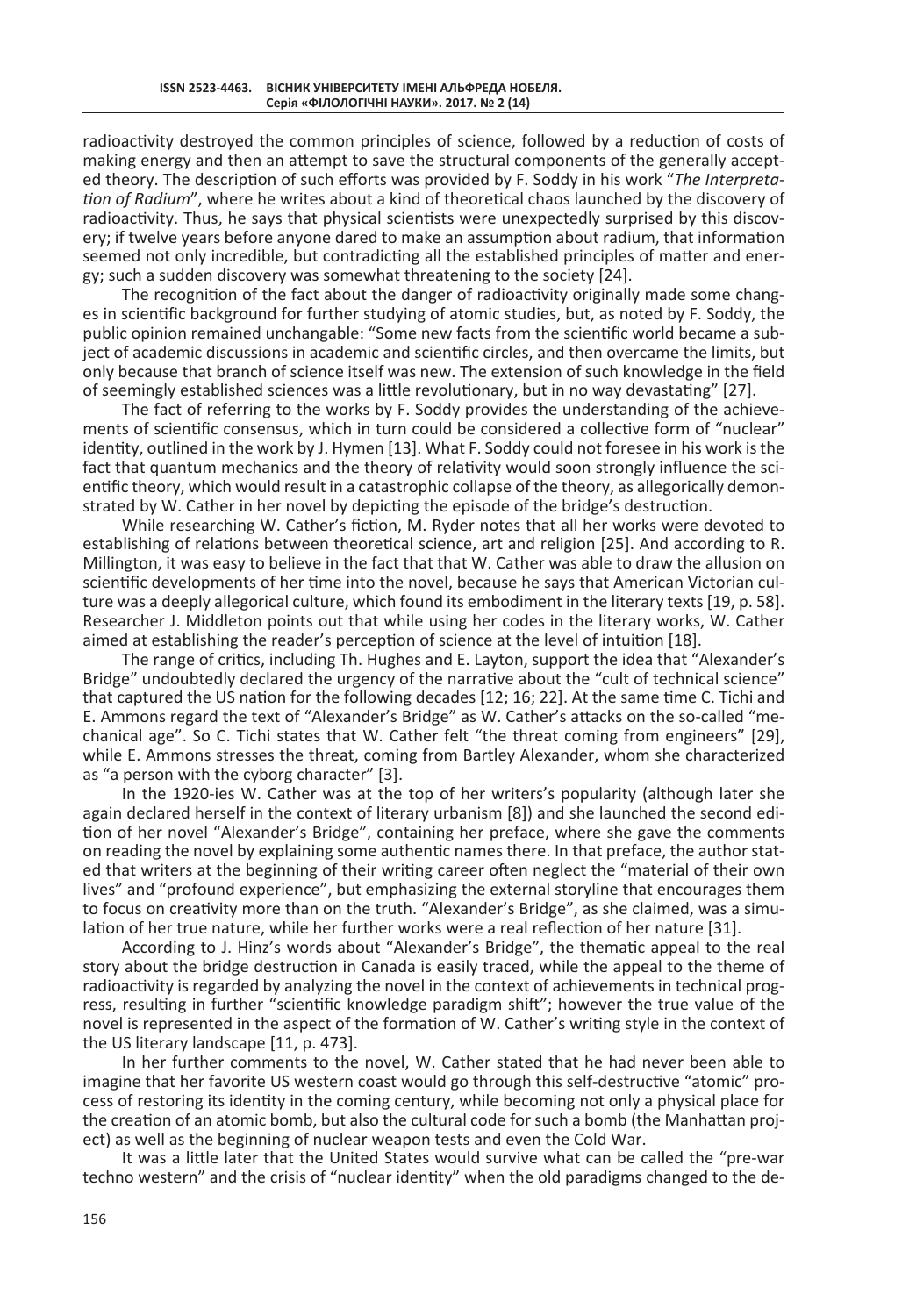mands of the new era, represented by the concept of "ecology of ideas", due to K. Hayles [10, p. 185], which influenced the interaction of fundamental sciences and humanities throughout the century.

Throughout the XXth century all these transformations can be traced in the US "nuclear" literature, which was initiated with "nuclear" narrative by W. Cather in the very beginning of the Nuclear Age.

### **Bibliography**

1. Чолаков В. Анри Беккерель [Электронный ресурс] / В. Чолаков // Нобелевские премии. Ученые и открытия. – М.: Мир, 1986. – 370 с. – Режим доступа: https://www.litmir. me/br/?b=204021&p=10 (последнее обращение 03.10.2017).

2. Циганенко В.О. Содді Ф. Трактування радію / В. Циганенко // Енергія квантової свідомості. – К.: Кий, 2017. – 345 c.

3. Ammons E. The Engineer as Cultural Hero and Willa Cather's First Novel «Alexander's Bridge» [Electronic resource] / E. Ammons // American Quarterly. – 1986. – № 38.5. – P. 745– 760. – Access mode: https://www.jstor.org/stable/2712821?seq=1#page\_scan\_tab\_contents (last access 03.10.2017).

4. Boys' Second Book of Inventions. The Miracle of Radium [Electronic resource] / Ed. R.S. Baker. – NY.: Doubleday, Page Company, 1903. – 350 p. – Access mode: https://www.gutenberg.org/files/44188/44188-h/44188-h.htm (last access 03.10.2017).

5. Campos L. Birth of Living Radium [Electronic resource] / L. Campos // Representations. – 2007. – No. 1 (87). – P. 1–27. – Access mode: http://rep.ucpress.edu/content/97/1/1.1 (последнее обращение 03.10.2017).

6. Cather W. Alexander's Bridge [Electronic resource] / W. Cather. – NY: Dover Publications, 2002. – 160 p. – Access mode: http://e-libra.su/read/356597-alexanders-bridge.html (last access 03.10.2017).

7. Curie M. The Discovery of Radioactivity and Transmutation [Electronic resource] / M. Curie. – New York: Doubleday, 1939. – 650 р. – Access mode: http://alsos.wlu.edu/information. aspx?id=76&search=Curie,+Marie+ (last access 03.10.2017).

8. Downs M. Becoming Modern: Willa Cather's Journalism [Electronic resource] / M. Downs. – London: Associated University Press, 1999. – 175 p. – Access mode: http://ravecage.net/Becoming-modern-Willa-Cathers-journalism-or-25 cM-Catherine-Downs/2/ccbdcgb (last access 03.10.2017).

9. Gager Ch. S. Some Physiological Effects of Radium Rays [Electronic resource] / Ch. Gager // The American Naturalist. – Dec. 1908, p. 761–778. – Access mode: https://www.jstor.org/ stable/2455770?seq=1#page\_scan\_tab\_contents (last access 03.10.2017).

10. Hayles K. Chaos Bound: Orderly Disorder in Contemporary Literature and Science [Electronic resource] / K. Hayles. – Ithaca, N.Y.: Cornell Univ. Press, 1990. – 185 p. – Access mode: https://monoskop.org/ File:Hayles\_N\_Katherine\_Chaos\_Bound\_Orderly\_Disorder\_in\_Contemporary Literature and Science.pdf (last access 03.10.2017).

11. Hinz J. The Real Alexander's Bridge[Electronic resource] / J. Himz// American Literature.– 1950. – № 21. – P. 473–476. –Access mode: https://www.jstor.org/stable/2921910?seq=1#page\_ scan\_tab\_contents (last access 03.10.2017).

12. Hughes Th. American Genesis: A Century of Invention and Technological Enthusiasm (1870–1970) [Electronic resource] / Th. Hughes. – Chicago: Univ. of Chicago Press, 1989. – 548 р. – Access mode: http://innovate.ucsb.edu/85-thomas-hughes-american-genesis-a-century-ofinvention-and-technological-enthusiasm-1870-1970 (last access 03.10.2017).

13. Hymans J. The Psychology of Nuclear Proliferation: Identity, Emotions, and Foreign Policy [Electronic resource] / J. Hymans // Capsule Review. – 2006. – September/October Issue. – Access mode: https://www.foreignaffairs.com/ reviews/capsule-review/2006-09-01/psychology-nuclear-proliferation-identity-emotions-and-foreign (last access 03.10.2017).

14. Kuhn T. The Structure of Scientific Revolutions. 4th ed. [Electronic resource] / T. Khun. – Chicago: University of Chicago Press, 2012. – 264 p. – Access mode: https://projektintegracija.pravo.hr/\_ download/repository/Kuhn\_ Structure\_of\_Scientific\_Revolutions.pdf (nlast access 03.10.2017).

15. Lang R. My Atomic Identity [Electronic resource] / R. Lang // The Hierarchy of Heaven and Earth. – Access mode: http://www.headless.org/hierarchy/atom.htm (last access 03.10.2017).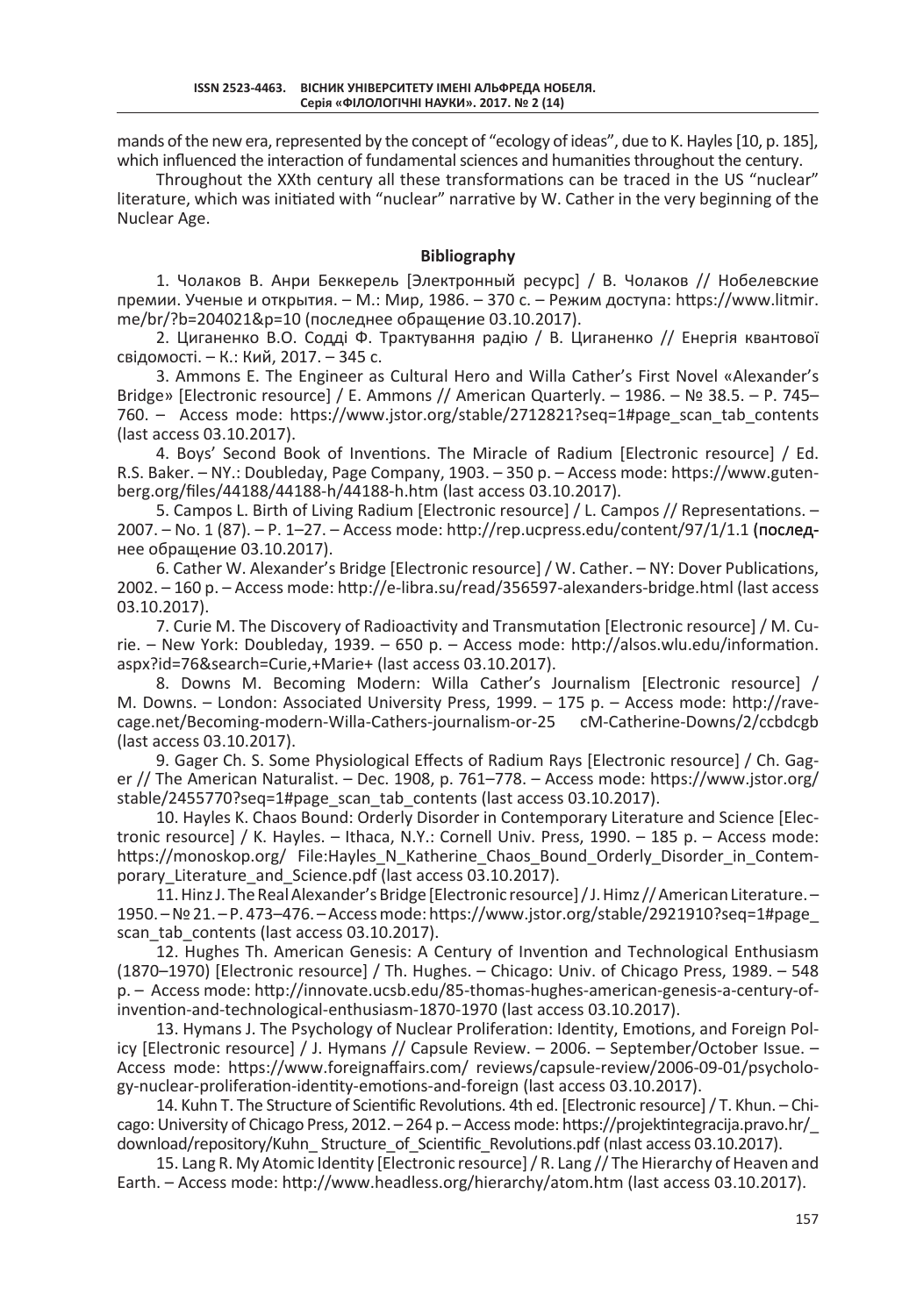16. Layton E.D. The Revolt of the Engineers: Social Responsibility and the American Engineering Profession[Electronic resource]/E. Layton.–Baltimore, Md.: Johns Hopkins Univ. Press, 1971.–275 p.–<br>Access mode: https://quod.lib.umich.edu/cgi/t/text/text-idx?c=acls:cc=acls:view=toc:idno= https://quod.lib.umich.edu/cgi/t/text/text-idx?c=acls;cc=acls;view=toc;idno= heb05536.0001.001;rgn=full%20text (last access 03.10.2017).

17. Malley M. Radioactivity: A History of a Mysterious Science [Electronic resource] / M. Malley. – Oxford: Oxford University Press, 2011. – 267 p. – Access mode: http://www.xprojectfrederick.com/radioactivity/radioactivity-a-history-of-a-mysterious-science.pdf (last access 03.10.2017).

18. Middleton J. Willa Cather's Modernism: A Study of Style and Technique[Electronic resource] / J. Middleton. – Rutherford: Fairleigh Dickinson Univ. Press, 1990. – 178 р. – Access mode: https:// muse.jhu.edu/article/532193/summary (last access 03.10.2017).

19. Millington R. Willa Cather's American Modernism [Electronic resource] / R. Millington // The Cambridge Companion to Willa Cather / Ed. M. Lindemann. – NY: Cambridge Univ. Press, 2005. – P. 51–65. – Access mode: https://www.cambridge.org/core/books/the-cambridge-companion-to-willa-cather/ 43A348E557102B0346CBFBF3FCBA6CCB (last access 03.10.2017).

20. Moffett C. The Wonders of Radium [Electronic resource]/ C. Moffett // McClure's Magazine. – № 22.1. – P. 2–15. – Access mode: http://www.unz.org/Pub/McClures-1903nov-00003?View=Search (last access 03.10.2017).

21. Naughton J. Thomas Kuhn: the Man Who Changed the Way the World Looked at Science [Electronic resource] / J. Naughton. – Access mode: https://www.theguardian.com/science/2012/aug/19/thomas-kuhn-structure-scientific-revolutions (last access 03.10.2017).

22. Noble D. The Religion of Technology: The Divinity of Man and the Spirit of Invention [Electronic resource] / D. Noble. – NY: Penguin, 1999. – 288 р. – Access mode: https:// academic.oup.com/jcs/article-abstract/41/3/599/772745? redirectedFrom=PDF (last access 03.10.2017).

23. Nuclear Identity Symposium (the University of Edinburgh, April 10, 2015). – [Electronic resource]. – Access mode: https://theatomicage.wordpress.com/ 2015/01/08/nuclear-identitysymposium-april-2015/ (last access 03.10.2017).

24. Reynolds G. Willa Cather in Context Progress, Race, Empire [Electronic resource] / G. Reynolds. – Palgrave Macmillan, 1996. – 198 p. – Access mode: http://search.lib.monash.edu/ primo\_library/libweb/action/dlSearch. do?query=isbn,exact,0312160712&institution=MUA&vi d=MON&search\_scope=au\_everything&tab=default\_tab (last access 03.10.2017).

25. Ryder M. Ars Scientiae: Willa Cather and the Mission of Science [Electronic resource] / M. Ryder // Willa Cather Newsletter. – 2001. – № 45.1. – P. 11–16. – Access mode: https://www. willacather.org/system/files/idxdocs/ volume\_45\_-\_summer\_2001.pdf (last access 03.10.2017).

26. Shaw B. The Doctor's Dilemma: Getting Married and the Shewing-up of Blanco Posne[Electronic resource] / B. Shaw. – Access mode: https://www.gutenberg.org/files/5069/5069-h/5069 h.htm (last access 03.10.2017).

27. Soddy F. The Interpretation of Radium: Being the Substance of Six Popular Experimental Lectures Delivered at the University of Glasgow, 1908. – New York: J. Murray, 1909. – 260 р. – [Electronic resource]. – Access mode: https://www.orau.org/ptp/PTP%20Library/library/ Subject/Early%20Publications/The\_Interpretation\_of\_Radium\_\_and\_the\_St.pdf (last access 03.10.2017).

28. Stout J. Willa Cather: The Writer and Her World [Electronic resource] / J. Stout. – Charlottesville: Univ. of Virginia Press, 2000. – 106 p. – Access mode: https://www.researchgate.net/publication/27571083 Willa Cather The Writer and Her World (last access 03.10.2017).

29. Tichi C. Shifting Gears: Technology, Literature, Culture in Modernist America [Electronic resource] / C. Tichi. – Chapel Hill: Univ. of North Carolina Press, 1987. – 328 р. – Access mode: https://www.units. miamioh.edu/technologyandhumanities/tichi.htm (last access 03.10.2017).

30. Wells H. The World Set Free: A Story of Mankind [Electronic resource] / H. Wells. – Access mode: http://www.gutenberg. org/files/1059/1059-h/1059-h.htm (last access 03.10.2017).

31. Woodress J. Willa Cather: A Literary Life [Electronic resource] / J. Woodress. – Lincoln: Univ. of Nebraska Press, 1987. – 583 р. – Access mode: http://cather.unl.edu/life.woodress.html (last access 03.10.2017).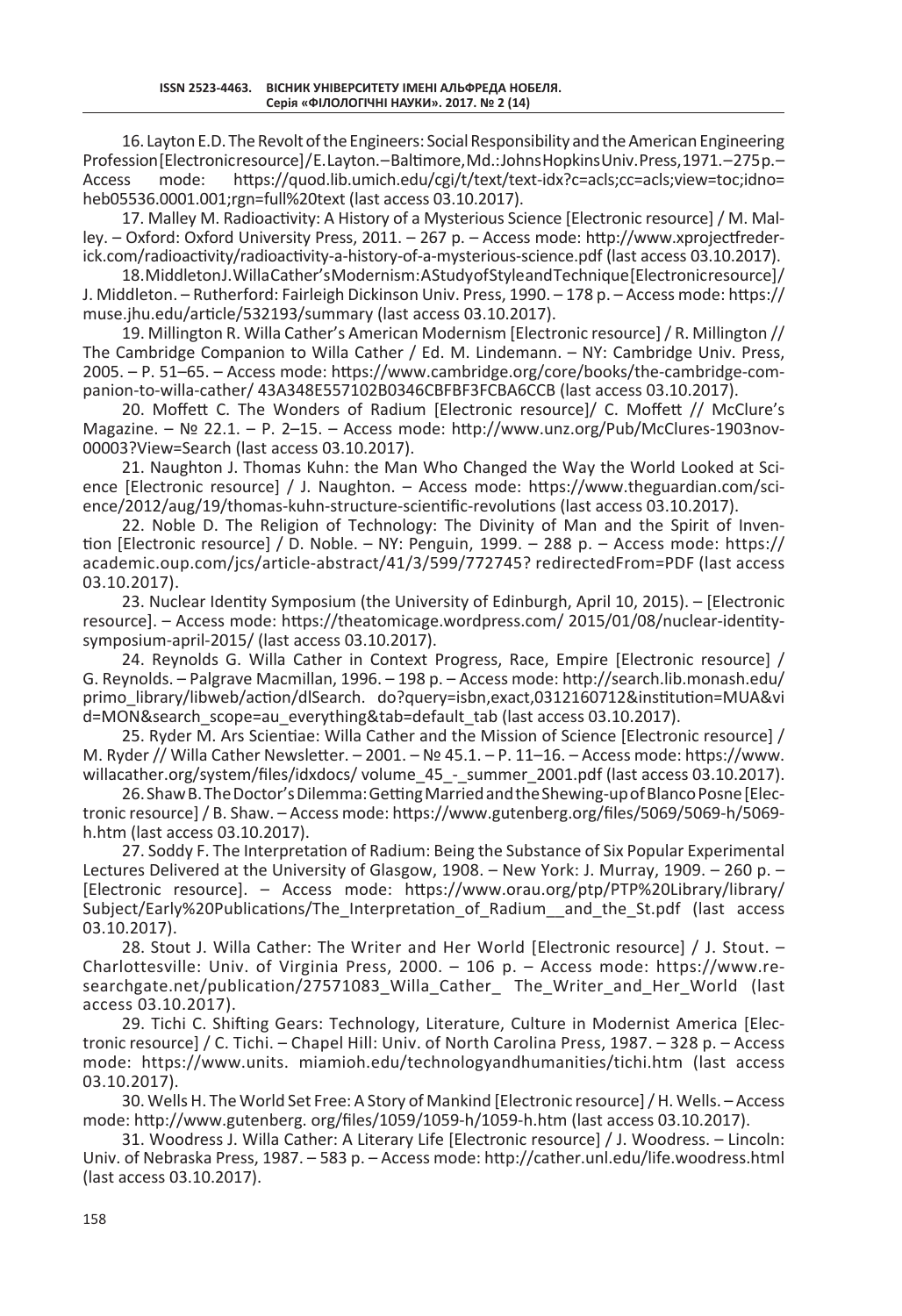#### **References**

1. Cholakov, V. (ed.) *Anri Becquerel* [Henri Becquerel]. *Nobeleyevskiye premii. Uchenyye i otkrytiya* [The Nobel Prizes. Scientists and Discoveries]. Moscow, Mir Publ., 1986, 370 p. Available at: https://www.litmir.me/br/?b=204021&p=10 (Accessed 03 October 2017).

2. Tsyhanenko, V. *Soddy F. Traktuvannya rediyu* [Soddy F. The Interpretation of Radium]. *Energiya kvantoviyi svidimosti* [Energy of Quant Consciousness]. Кyiv, Vydavnychyj dim "Kyj" Publ., 2017, 345 p.

3. Ammons, E. The Engineer as Cultural Hero and Willa Cather's First Novel "Alexander's Bridge". American Quarterly, 1986, no. 38.5, pp. 745-760. Available at: https://www.jstor.org/ stable/2712821?seq=1#page\_scan\_tab\_contents (Accessed 03 October 2017).

4. Baker, R.S. (ed.) Boys' Second Book of Inventions. The Miracle of Radium. NY., Doubleday, Page Company, 1903. – 350 p. Available at: https://www.gutenberg.org/files/44188/44188 h/44188-h.htm (Accessed 03 October 2017).

5. Campos, L. Birth of Living Radium. Representations, 2007, no. 1 (87), pp.1-27. Available at: http://rep.ucpress.edu/content/97/1/1.1 (Accessed 03 October 2017).

6. Cather, W. Alexander's Bridge. NY: Dover Publications, 2002, 160 p. Available at: http://elibra.su/read/356597-alexanders-bridge.html (Accessed 03 October 2017).

7. Curie, M. The Discovery of Radioactivity and Transmutation. NY, Doubleday, 1939, 650 p. Available at: http://alsos.wlu.edu/ information.aspx?id=76&search=Curie,+Marie+ (Accessed 03 October 2017).

8. Downs, M. Becoming Modern: Willa Cather's Journalism. London, Associated University Press, 1999, 175 p. Available at: http://rave-cage.net/Becoming-modern--Willa-Cathers-journalism--or--cM-Catherine-Downs/2/ccbdcgb (Accessed 03 October 2017).

9. Gager, Ch.S. Some Physiological Effects of Radium Rays. The American Naturalist, 1908, pp. 761-778. Available at: https://www.jstor.org/stable/ 2455770?seq=1#page\_scan\_tab\_contents (Accessed 03 October 2017).

10. Hayles, K. Chaos Bound: Orderly Disorder in Contemporary Literature and Science. Ithaca, N.Y., Cornell Univ. Press., 1990, 185 p. Available at: https://monoskop.org/File:Hayles\_N\_ Katherine Chaos Bound Orderly Disorder in Contemporary Literature and Science.pdf (Accessed 03 October 2017).

11. Hinz, J. The Real Alexander's Bridge. American Literature, 1950, no. 21, pp. 473-476. Available at: https://www.jstor.org/stable/2921910?seq=1#page\_ scan\_tab\_contents (Accessed 03 October 2017).

12. Hughes, Th. American Genesis: A Century of Invention and Technological Enthusiasm (1870-1970). Chicago, Univ. of Chicago Press, 1989, 548 p. Available at: http://innovate.ucsb. edu/85-thomas-hughes-american-genesis-a-century-of-invention-and-technological-enthusiasm-1870-1970 (Accessed 03 October 2017).

13. Hymans, J. The Psychology of Nuclear Proliferation: Identity, Emotions, and Foreign Policy. Capsule Review, 2006, September/October Issue. Available at: https://www.foreignaffairs. com/reviews/capsule-review/2006-09-01/psychology-nuclear-proliferation-identity-emotionsand-foreign (Accessed 03 October 2017).

14. Kuhn, T. The Structure of Scientific Revolutions, 4th ed. Chicago, University of Chicago Press, 2012, 264 p. Available at: https://projektintegracija.pravo.hr/\_download/repository/ Kuhn Structure of Scientific Revolutions.pdf (Accessed 03 October 2017).

15. Lang, R. My Atomic Identity. The Hierarchy of Heaven and Earth. Available at: http:// www.headless.org/hierarchy/atom.htm (Accessed 03 October 2017).

16. Layton, E.D. The Revolt of the Engineers: Social Responsibility and the American Engineering Profession. Baltimore, Md., Johns Hopkins Univ. Press., 1971, 275 p. Available at: https:// quod.lib.umich.edu/cgi/t/text/text-idx?c=acls;cc=acls;view=toc;idno=heb05536.0001.001;rgn=f ull%20text (Accessed 03 October 2017).

17. Malley, M. Radioactivity: A History of a Mysterious Science. Oxford University Press, 2011, 267 p. Available at: http://www.xprojectfrederick.com/radioactivity/radioactivity-a-history-of-a-mysterio us-science.pdf (Accessed 03 October 2017).

18. Middleton, J. Willa Cather's Modernism: A Study of Style and Technique. Rutherford, Fairleigh Dickinson Univ. Press., 1990, 178 p. Available at: https://muse.jhu.edu/article/532193/ summary (Accessed 03 October 2017).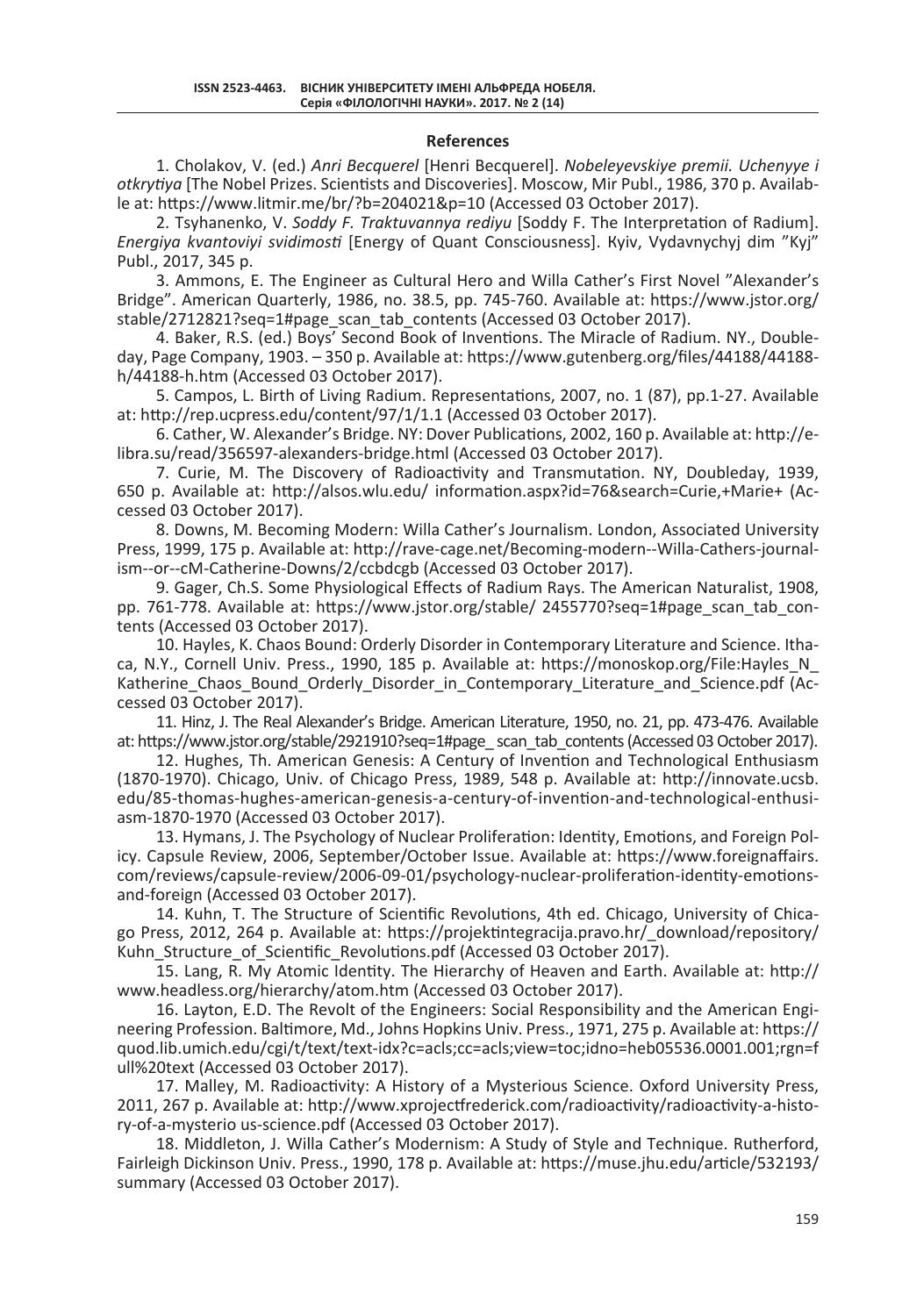19. Millington, R. Willa Cather's American Modernism. The Cambridge Companion to Willa Cather. NY, Cambridge Univ. Press, 2005, pp. 51-65. Available at: https://www.cambridge. org/core/books/the-cambridge-companion-to-willa-cather/43A348E557102B0346CBFBF3FCBA 6CCB (Accessed 03 October 2017).

20. Moffett, C. The Wonders of Radium. McClure's Magazine, no. 22.1, pp. 2-15. Available at: http://www.unz.org/Pub/McClures-1903nov-00003?View=Search (Accessed 03 October 2017).

21. Naughton, J. Thomas Kuhn: the Man Who Changed the Way the World Looked at Science. Available at: https://www.theguardian.com/science/ 2012/aug/19/thomas-kuhn-structure-scientific-revolutions (Accessed 03 October 2017).

22. Noble, D. The Religion of Technology: The Divinity of Man and the Spirit of Invention. NY, Penguin, 1999, 288 p. Available at: https://academic.oup.com/jcs/article-abstract/41/3/599 /772745?redirectedFrom=PDF (Accessed 03 October 2017).

23. Nuclear Identity Symposium (the University of Edinburgh, April 10, 2015). Available at: https://theatomicage.wordpress.com/2015/01/08/nuclear-identity-symposium-april-2015/ (Accessed 03 October 2017).

24. Reynolds, G. Willa Cather in Context Progress, Race, Empire. Palgrave Macmillan, 1996, 198 p. Available at: http://search.lib.monash.edu/primo\_library/ libweb/action/dl-Search.do?query=isbn,exact,0312160712&institution=MUA&vid=MON&search\_scope=au\_ everything&tab=default\_tab (Accessed 03 October 2017).

25. Ryder, M. Ars Scientiae: Willa Cather and the Mission of Science. Willa Cather Newsletter, 2001, no. 45.1, pp. 11-16. Available at: https://www.willacather.org/system/files/idxdocs/ volume 45 - summer 2001.pdf (Accessed 03 October 2017).

26. Shaw, B. The Doctor's Dilemma: Getting Married and the Shewing-up of Blanco Posne. Available at: https://www.gutenberg.org/files/5069/5069-h/5069-h.htm (Accessed 03 October 2017).

27. Soddy, F. The Interpretation of Radium: Being the Substance of Six Popular Experimental Lectures Delivered at the University of Glasgow. New York, J. Murray, 1909, 260 р. Available at: https://www.orau.org/ptp/PTP%20Library/ library/Subject/Early%20Publications/The\_Interpretation of Radium and the St.pdf (Accessed 03 October 2017).

28. Stout, J. Willa Cather: The Writer and Her World. Charlottesville, Univ. of Virginia Press, 2000, 106 p. Available at: https://www.researchgate.net/ publication/27571083\_Willa\_Cather\_ The Writer and Her World (Accessed 03 October 2017).

29. Tichi, C. Shifting Gears: Technology, Literature, Culture in Modernist America, Chapel Hill, Univ. of North Carolina Press., 1987, 328 p. Available at: https://www.units.miamioh.edu/ technologyandhumanities/tichi.htm (Accessed 03 October 2017).

30. Wells, H. The World Set Free: A Story of Mankind. Available at: http://www.gutenberg. org/files/1059/1059-h/1059-h.htm (Accessed 03 October 2017).

31. Woodress, J. Willa Cather: A Literary Life. Lincoln, Univ. of Nebraska Press., 1987, 583 p. Available at: http://cather.unl.edu/life.woodress.html (Accessed 03 October 2017).

Досліджуються передумови формування «нюклеарної» літератури США у контексті «зміни парадигми наукових знань» в умовах загального інтересу суспільства до наукових досягнень у сфері радіоактивних досліджень початку ХХ ст. на прикладі роману У. Катер «Міст Олександра» (у двох редакціях роману – 1912 та 1922 рр.), який автор спочатку визначала як «роман про катастрофу», а згодом, базуючись на досвіді журналістської діяльності та залучаючи у своїх творах зображення пасторальних пейзажів разом із зображенням урбаністичних територій, письменниця «наукову драму». Рецепція роману «Міст Олександра» з позиції постколоніальної теорії уможливлює обгрунтування про парадокси у пошуках автором своєї авторської ідентичності, а також сприяє формуванню літературного ландшафту як західного узбережжя Сполучених Штатів, так і Америки в цілому. Окреслюються передумови феномену «нюклеарного» наративу У. Катер, який представлено її романом «Міст Олександра». Цей твір не лише заклав підгрунття американської «нюклеарної» літератури, що у певний спосіб уможливлює простеження початкового етапу формування «нюклеарної» ідентичності, але і став імпульсом до подальшої взаємодії фундаментальних та гуманітарних дисциплін.

*Ключові слова: «нюклеарна» література, «нюклеарний» наратив, «нюклеарна» ідентичність, літературна рецепція ядерних досліджень, постколоніалізм, У. Катер.*